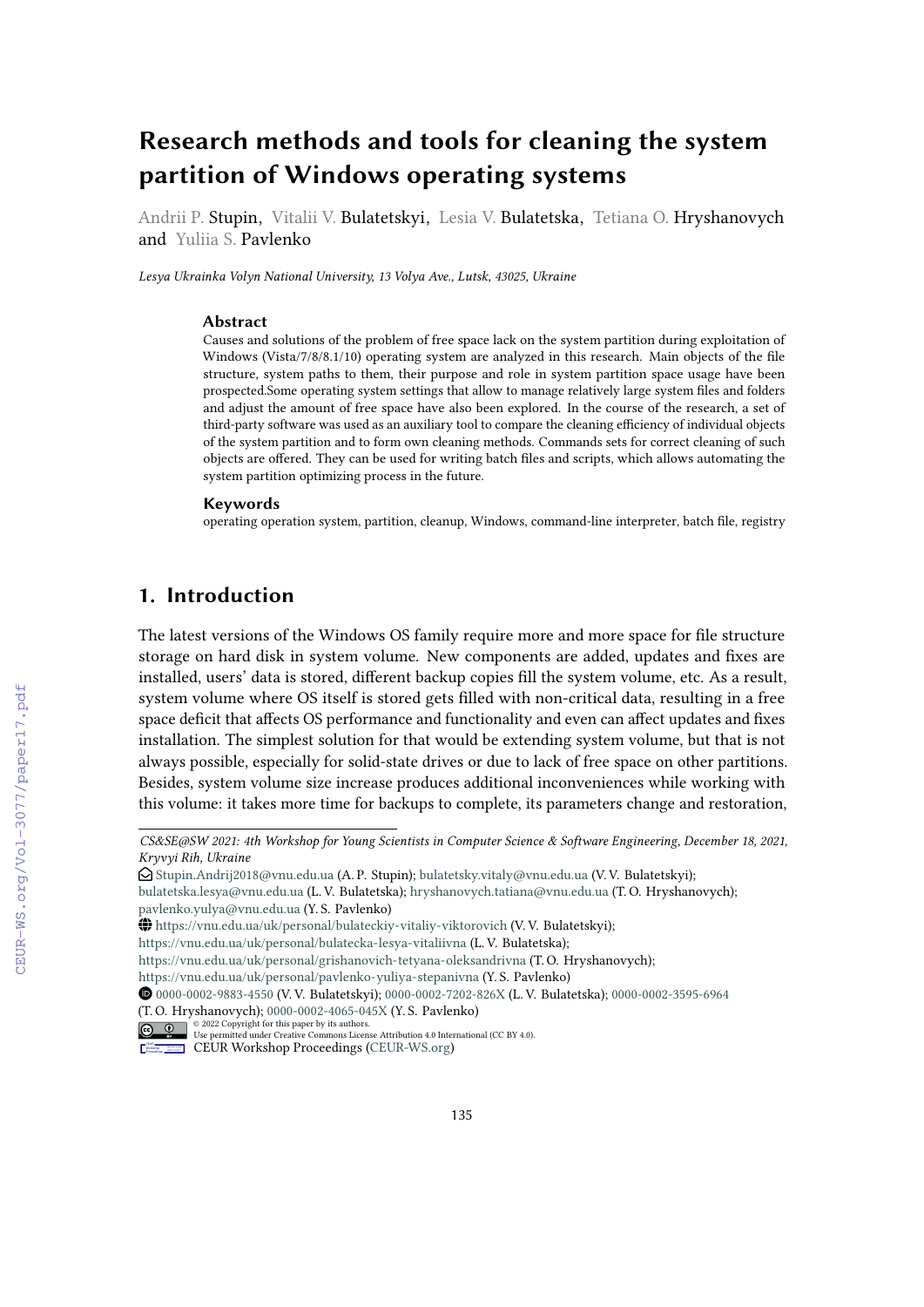because it gets filled with a considerable number of insignificant files and directories taking big size. The optimal solution for that is well-timed cleaning of negligible information. The OS itself should clean such data automatically, but due to misconfiguration and possible periodic failures, this is not always happening [\[1\]](#page-9-0). In this research, we will prospect mechanisms and ways to free space on the system volume, which will help us solve this problem. Therefore, the purpose of the work is to determine the system folders, the size of which significantly affects the occupied system partition space, to explore their functions, ways to reduce their size, by identifying and removing redundant information in their content, to identify operating system settings leading to significant use of system partition space, to review the tools for implementing these methods.

#### **2. Updates and fixes**

OS gets periodic updates and fixes, which adds new features into the system, fixes bugs or security vulnerabilities [\[2\]](#page-9-1). Updates center downloads all required files to keep the operating system up to date into *%windir%\SoftwareDistribution\Download* directory. During package unpacking, documents are placed into *SoftwareDistribution* directory [\[3\]](#page-9-2). This means that after the update procedure finishes, these directories could be emptied. All previous file versions are stored in *Windows.\$BT* or *Windows.old* directories in the root of system volume for one month, which helps to rollback in case of any issues. If everything works as expected and more free disk space is required, or the user is confident that rollback will not be required, directory contents could be removed by the "Disk Cleanup" system tool (command name: *cleanmgr*) [\[3\]](#page-9-2).

*..\SoftwareDistribution* directory contains text file *ReportingEvents* – events journal. All events replated to update procedure are stored into the journal: downloads, unpacking, installation, integrity checks status, start and end date. In case of any errors, their identifiers are stored [\[3\]](#page-9-2).

Space reclamation with this method depends on the number and type of updates and can reach a few gigabytes, sometimes even tens of gigabytes.

#### **3. Installer**

Directory *%windir%\Installer* (it is hidden) occupies on the system partition relatively large size (several gigabytes). It includes the set of files with extensions *.msi* and *.msp*, and directories with extensions *.tmp-*. There are installers required for removing and updating applications, different program components installers, patches, non stabilized system updates files and other data needed for the system and installed software in this system directory. Service "Windows Installer" uses these files. The data in this file are very important when a software package is updated or removed using "Control Panel" – "Programs and Features". It is used to fix the installation. Mistakes may occur in the process of such tasks implementation [\[4,](#page-9-3) [5\]](#page-9-4)

This directory should be cleared in a special way. Operating system Windows includes the list of the current installers and patches, that can be accessed through WMI calls (Windows Management Instruments)[\[6\]](#page-9-5). It is possible to review the actual list using the next command in the command shell environment PowerShell:

*get-wmiobject Win32\_Product | Sort-Object -Property Name |Format-Table IdentifyingNumber, Name, LocalPackage -AutoSize*.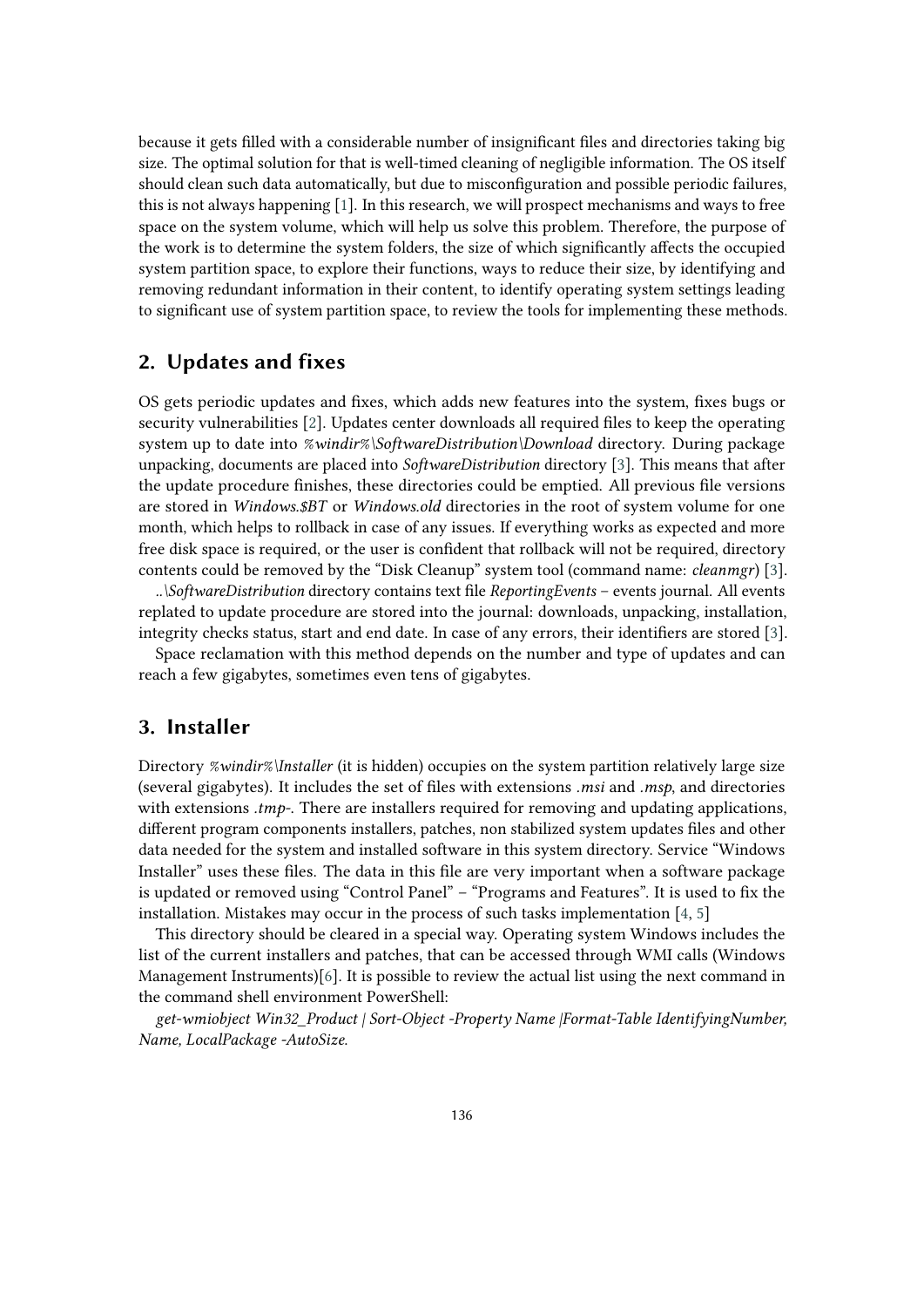Therefore, it is possible to write a script to automate the cleaning of the Installer directory. All the data in the directory but not is the list named "orphan" files. These data may be removed or deleted without compromising system functionality. The other way of the clearing is using free utilite PatchCleaner [\[7\]](#page-9-6).

Directories with extensions *.tmp-* are temporary in the studied directory and can be removed in the usual way.

Directory *%windir%\Installer\\$PatchCache\$* is special in this directory. This directory may appear during the system upgrade process and remain after it is completed. The base versions of the directories, changing during the software upgrade stored in it. These changes are made with *msp*-patches and help not to use installers during the upgrade process. If the installer will not find these files, it will ask to use the disk or to write the path where the application was installed from [\[8\]](#page-9-7). When the upgrade is finished the directory *\$PatchCache\$* becames to be no longer.

### **4. WinSxS**

Another large system directory is located by *%windir%\WinSxS* path. *WinSxS* contains previous versions of system files before updates and more. Thus with every Windows update, information about file changes and backup copies of files are written into that directory, which later can be used for rollback. After some time *WinSxS* directory can consume large space – several gigabytes, and the size of the directory grows with every Windows update installed. In reality, this directory consumes much less space than it appears. Many files in the Windows directory are hard-linked to files in *WinSxS* directory. Therefore this directory cannot be cleaned in the usual way without breaking OS integrity [\[9\]](#page-9-8).

For safe operations on this directory embedded system must be used – DISM (Deployment Image Servicing and Management). This command-line tool can be used to prepare Windows disk images or to prepare Windows PE images. It also provides the following functionality: adding, removal, and listing of packages and drivers; enabling and disabling of Windows components; Windows update to next release; all platforms support (32-bit, 64-bit, and Itanium); usage of old package manager scenarios and other [\[10,](#page-9-9) [11,](#page-9-10) [12,](#page-9-11) [13\]](#page-9-12).

DISM can provide detailed report for *WinSxS* storage:

*Dism.exe /Online /Cleanup-Image /AnalyzeComponentStore* Example report provided at figure 1, where:

- Windows Explorer Reported Size... storage size without hard-links;
- Actual Size of Components Store storage size with hard-links (excluding hard-links pointing into Windows directory);
- Shared with Windows common files with Windows directory (important and used);
- Backups and Disabled Features backup copies and disabled components (optional, does not affect system usage);
- Cache and Temporary Data not required files.

Also, a recommendation is given about cleanup targets – Component Store Cleanup Recommended.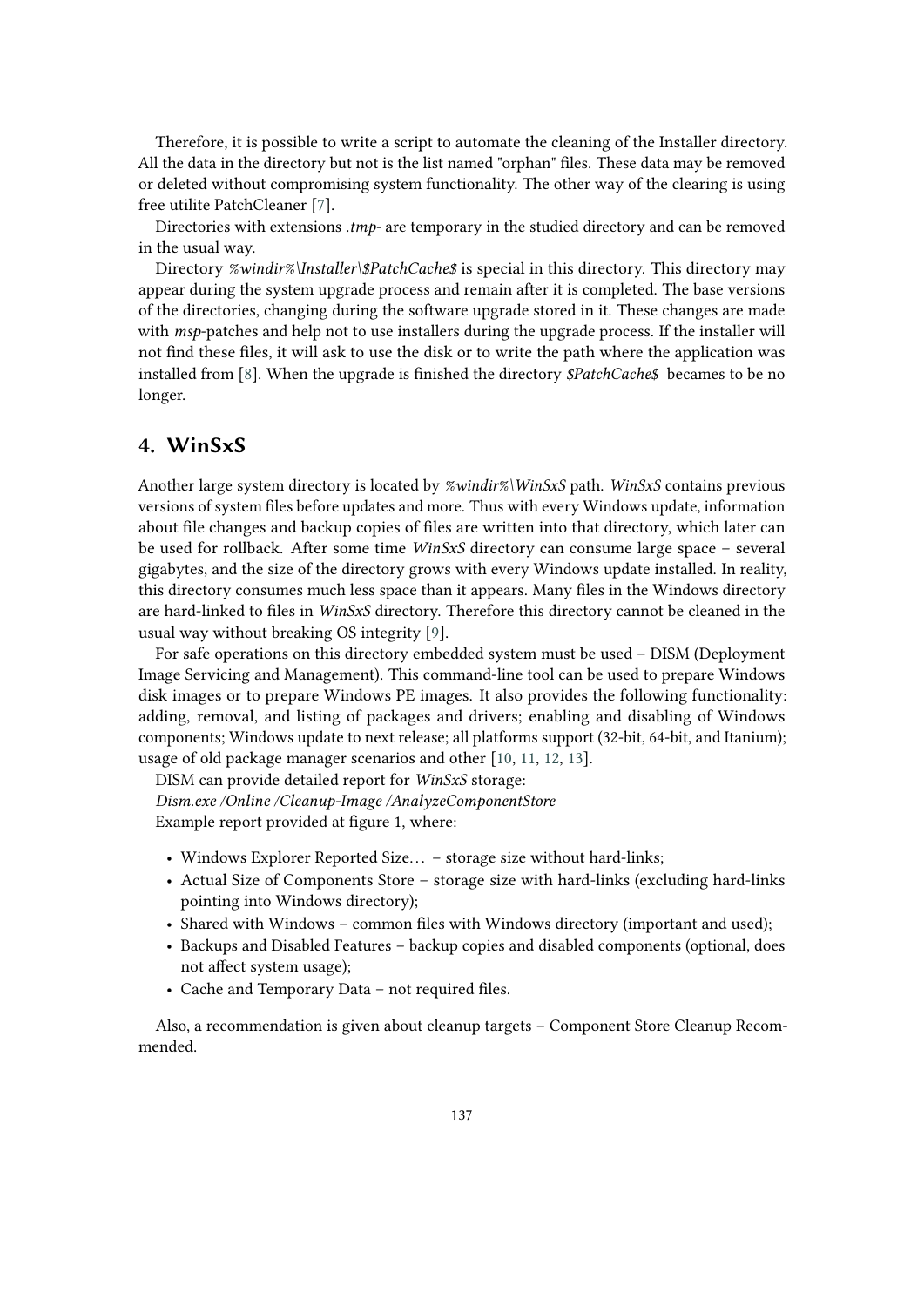Deployment Image Servicing and Management tool Version: 10.0.22000.1 Image Version: 10.0.22000.258 Component Store (WinSxS) information: Windows Explorer Reported Size of Component Store : 3.79 GB Actual Size of Component Store : 3.77 GB Shared with Windows : 3.13 GB Backups and Disabled Features : 644.16 MB Cache and Temporary Data : 0 bytes Date of Last Cleanup : 2021-10-14 21:54:45 Number of Reclaimable Packages : 0 Component Store Cleanup Recommended : No The operation completed successfully. **Figure 1:** DISM storage report.

Also, DISM can perform Components Store cleanup: *Dism.exe /Online /Cleanup-Image /StartComponentCleanup*, and remove files required for update packages removal: *Dism.exe /online /Cleanup-Image /SPSuperseded*, after that, it will be impossible to remove installed packages. There is an additional */ResetBase* option for the */StartComponentCleanup* parameter, which will delete all previous components versions. DISM also performs storage health checks: *Dism.exe /Online /Cleanup-Image /ScanHealth* and restore components in case of damage: *Dism.exe /Online /Cleanup-Image /RestoreHealth*. More detailed information about all DISM features and execution options can be found in [\[14\]](#page-9-13).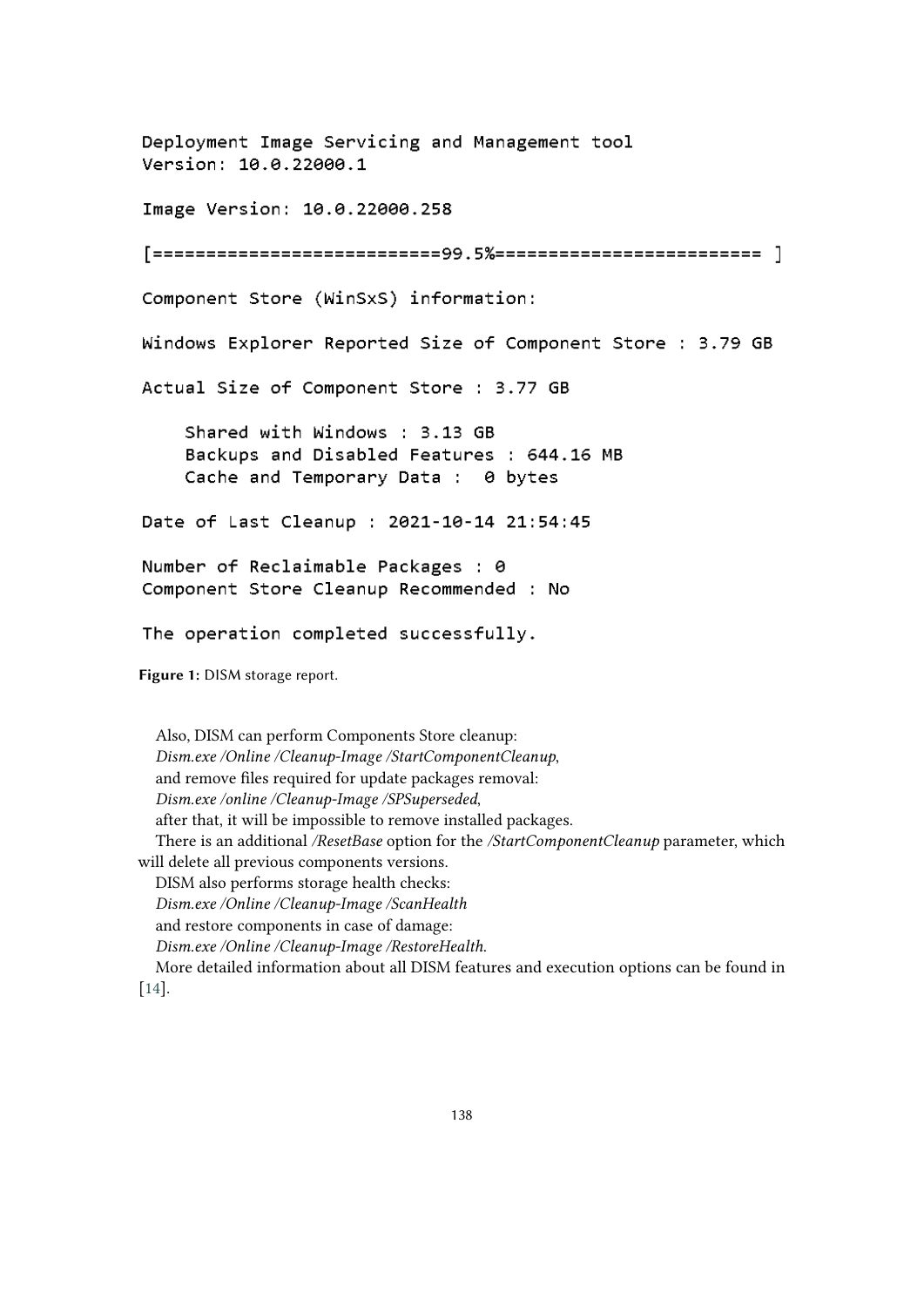#### **5. System files compression (CompactOs)**

Official ability to compress system files appeared in the last versions of OS Windows. It is in contrast with the ability to compress an entire system partition in the NTFS file system, which existed in older Windows operating systems [\[15\]](#page-10-0). The system command line utility COPMACT was introduced to do this.

Files in Windows and Program Files are compressing, as well as store applications, which provides a significant share of space saved. It is clear from the DSIM report about the component storage (figure 1). In practice, the "compressed" system will work slower because of the development of hardware (such as new generations of processors, chipsets, solid state drives, etc.). This slowdown is small, but saves a few gigabytes of space. The utility described above is even able to give recommendations on the needs and feasibility of compression (figure 2).

```
a)Listing C:\Users\teacher\
                 New files added to this directory will not be compressed.
                Of 19 files within 1 directories<br>0 are compressed and 19 are not compressed.<br>4 784 148 total bytes of data are stored in 4 784 148 bytes.<br>The compression ratio is 1,0 to 1.
b)d:\>compact /compactos:query
The system is in the Compact state. It will remain in this state unless an
administrator changes it.
```
**Figure 2:** Information returned by COMPACT utility (a – compression recommendation (Windows 7), b – information that the system is compressed (Windows 10)).

In particular, to find out the compression status and get recommendations, use the key:

*/CompactOS:query*; to compress the space: */CompactOS:always*, to cancel compression: */CompactOS:never*.

It is clear that the results will vary between individual specific operating systems. But it is possible to save about 20% of the space occupied by system files, which in absolute terms can be 2–3 gigabytes.

#### **6. Devices drivers**

*%Windir%\System32\DriverStore\* is the path to the storage *FileRepository*. This storage keeps the devices drivers using by the operating system. This storage can use from a few to a few dozen gigabytes of space. The size of the used space depends on the number of the devices and the frequency of their updates. *FileRepository* storage includes not only the current versions of running devices drivers, but their previous versions (which are not in use and intended for operating system rollback). This storage also includes devices drivers, which are not currently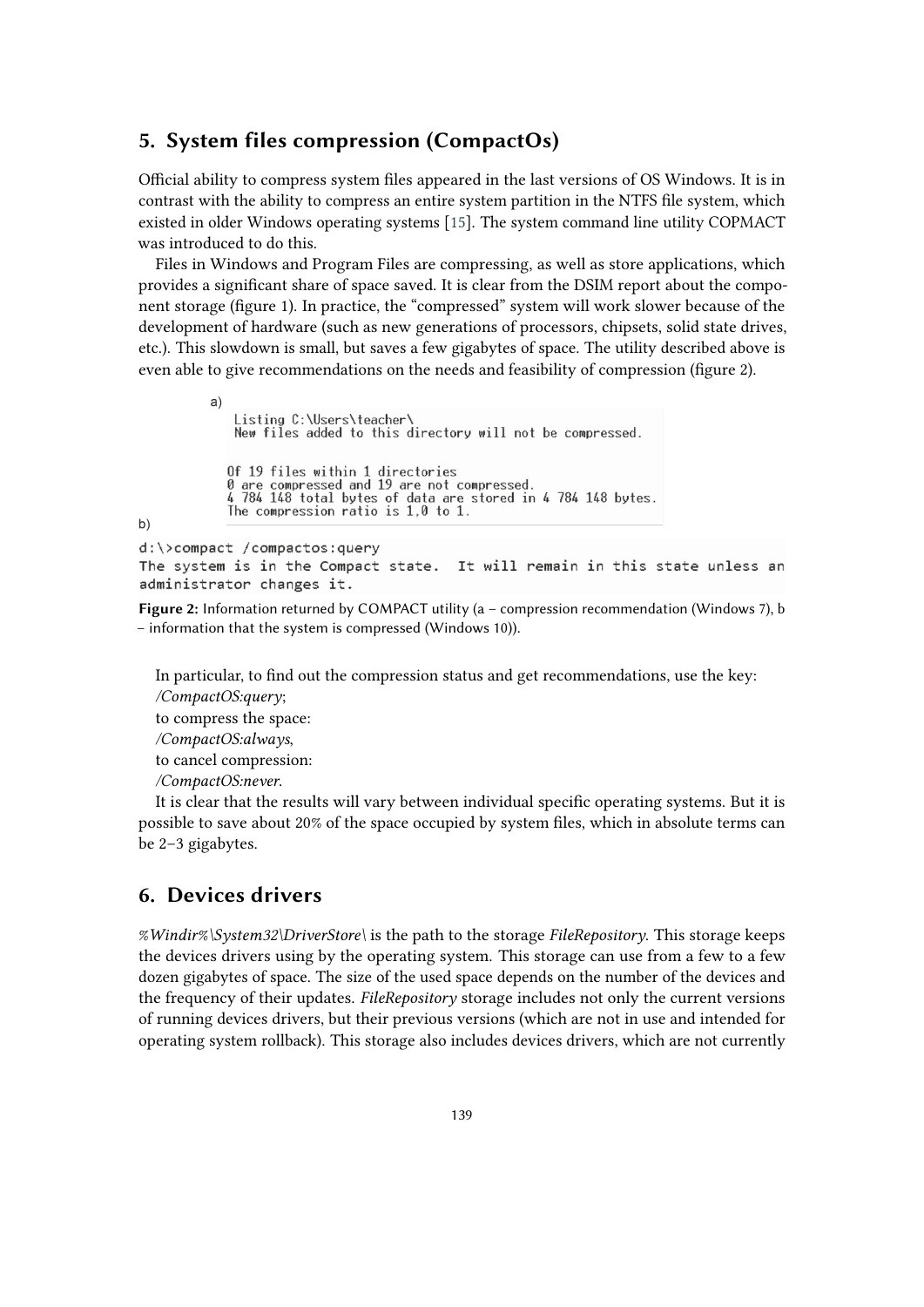connected with the system, but can be used sometimes. It is, for example, smartphones, cameras, modems etc.

It is impossible just to clear such a directory (*DriverStore*), because this cleansing will cause the entire system to fail or individual devices to shut down. However, cleaning the *FileRepository* will not cause the system to crash, but changing the hardware may require reinstalling the drivers for such devices from external sources.

Therefore the command line utility PNPUTIL is used for such cleansing. The key */e* returns the drivers packages list from *FileRepository* (Fig.3). After analyzing such a list (by data, version, name), it is possible to remove not needed packages using the key */d*.

#### Example:

```
pnputil.exe /d oemXX.inf
```
where *oemXX.inf* — file, identifying driver package, *XX* – driver number.

| Published name:<br>Driver package provider : Oracle Corporation | oem26.inf                                          |  |
|-----------------------------------------------------------------|----------------------------------------------------|--|
| Class:                                                          | Мережева служба                                    |  |
| Driver date and version : 02/20/2020 6.0.18.0                   |                                                    |  |
| Signer name :                                                   | Oracle Corporation                                 |  |
| Published name :                                                | oem16.inf                                          |  |
| Driver package provider : Synaptics FP Sensors                  |                                                    |  |
| Class:                                                          | Біометричні пристрої                               |  |
| Driver date and version : 06/27/2018 4.5.351.0                  |                                                    |  |
| Signer name :                                                   | Microsoft Windows Hardware Compatibility Publisher |  |
| Published name :                                                | oem8.inf                                           |  |
| Driver package provider : Synaptics FP Sensors                  |                                                    |  |
| Class:                                                          | Біометричні пристрої                               |  |
| Driver date and version : 07/24/2018 4.5.701.0                  |                                                    |  |
| Signer name :                                                   | Microsoft Windows Hardware Compatibility Publisher |  |
| Published name:                                                 | oem36.inf                                          |  |
| Driver package provider :                                       | Intel                                              |  |
| Class:                                                          | Software components                                |  |
| Driver date and version : 02/18/2021 7.3.0.33                   |                                                    |  |
| Signer name :                                                   | Microsoft Windows Hardware Compatibility Publisher |  |
|                                                                 |                                                    |  |

**Figure 3:** The fragment of the list generated by the command *pnputil /e*.

The next step – to recognize the currently using device driver. It is possible to complete this operation using Device Manager or device properties. And drivers not conforming to the current version can be removed [\[16,](#page-10-1) [17\]](#page-10-2).

Such manipulations are more convenient to perform using external tools, such as Driver Store Explorer, for example [\[18\]](#page-10-3).

Many software and hardware vendors store device drivers in a directory *%windir%\System32\DriverStore\* and duplicate these drivers in the storages non typical for operating systems. Running the device drivers installer, the driver storage duplicates in the native software package, installed in the operating system. For example, directories with drivers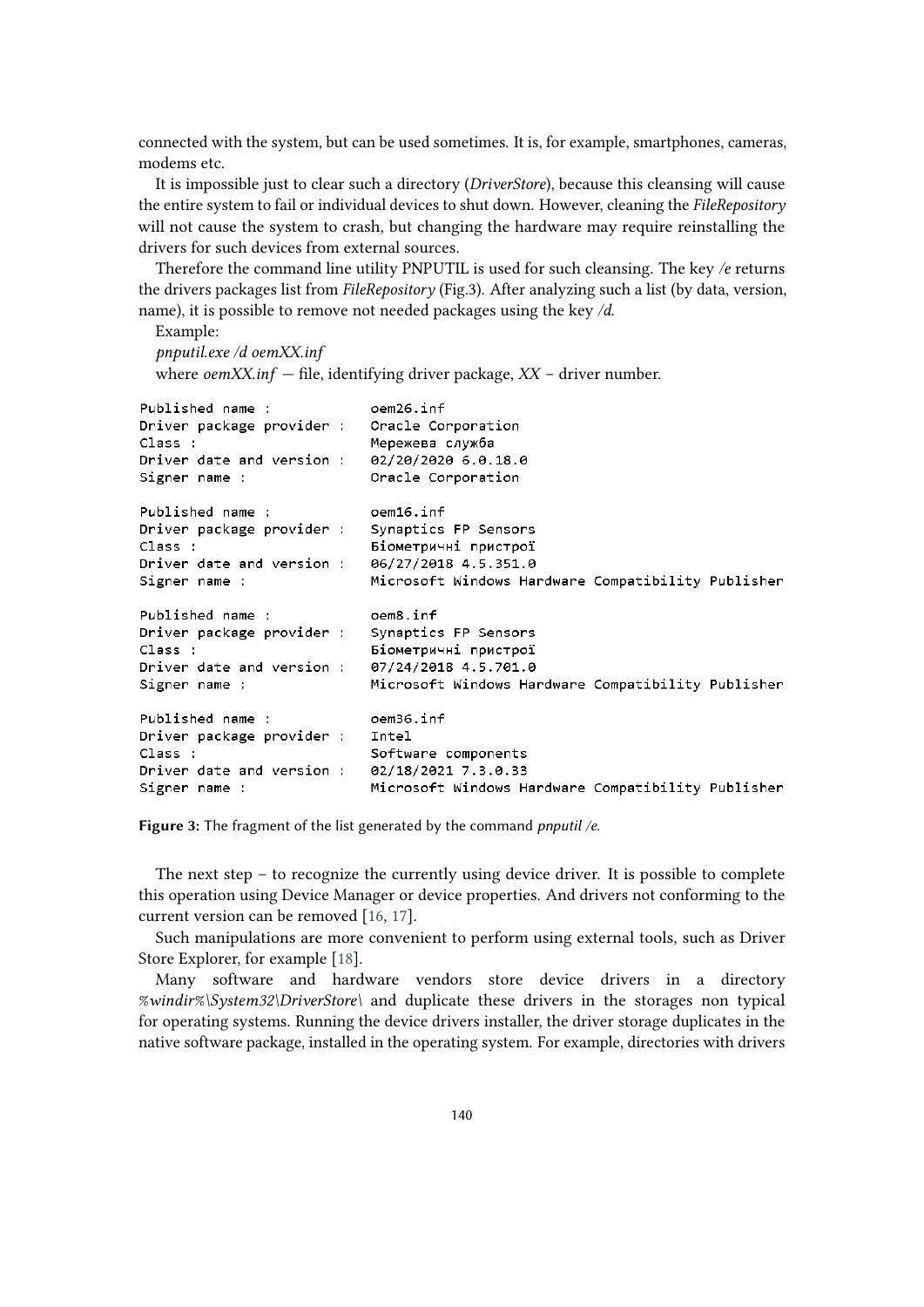for Xerox or Samsung printers locates not only in the storage *%windir%\System32\DriverStore\*, but in the directories *%windir%\Drivers\Xerox\*, *%windir%\Drivers\Samsung\* and *%systemdrive%\Program Files (x86)\Xerox\* and *%systemdrive%\Program Files (x86)\Samsung\*. Obviously, it was made for the compatibility of the software with operating systems older versions. Therefore, it is worth reviewing certain directories, containing similar directories for later publication, which does not affect the subsequent functions of the devices.

## **7. Hibernation**

Hibernation is powering down a computer while retaining its state: current state of OS, programs and, data will be written into system file in system volume root – *hiberfil.sys*. During the next power-on, the system will read the contents of this file and will boot into its original state with all programs and windows opened, and user can work without spending time on launching applications. This state is similar to suspend mode, but with hibernation mode computer is not consuming any power because all data is written into a hard disk, while in suspend mode, some minimal amount of power is consumed to retain data in RAM. Both modes are equally important when work is temporarily stopped and power consumption should be considerably or completely decreased. Hibernation mode allows somewhat quicker bring the system into operation than its full boot, but slower than with suspend mode. We are interested in *hiberfil.sys* file, the size of which is proportional to RAM size. By disabling hibernation mode (in favor of full boot or suspend mode), we can save a considerable amount of disk space on the system volume consumed by the *hiberfil.sys* file.

It could be done via the OS system settings panel or command line: *powercfg /h off* To enable hibernation mode: *powercfg /h on*.

#### **8. Swap file**

The primary purpose of swap files (for Windows, it's *pagefile.sys*, *swapfile.sys* in system volume root) is to freed RAM from unused at the moment data by writing it into disk storage. In this way, the insufficient memory problem is solved. Often swap file is presented in the system as an addition to RAM and even considered as continuous memory space. In modern times RAM modules are cheap and most users have required, and even more than required, RAM installed, thus swap file usage is not required, but Windows is always creating it by default. Its size is automatically adjusted and is not zero, even if it's not used, and can reach few gigabytes.

In this case, swap file usage can be disabled via the OS system settings panel or command line:

*wmic pagefileset delete*.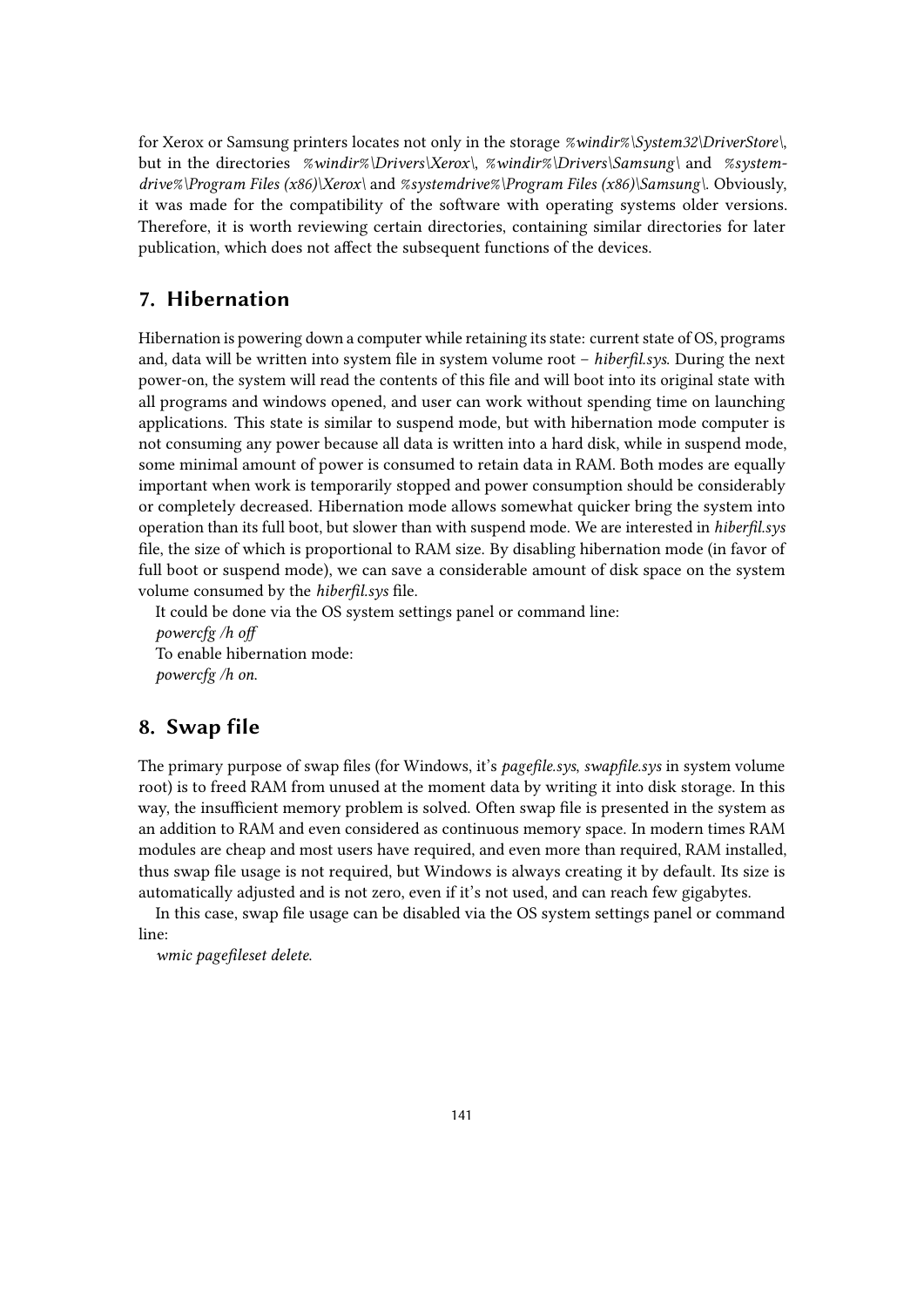#### **9. System Volume Information**

All disk volumes (and system volume) have automatically created in root hidden directories *System Volume Information*, which can reach a few dozen gigabytes in size.

These directories contain Windows points of recovery (if points of recovery creation is enabled for the current volume), indexing service database, volume's unique identifier, volume shadow copy data (if files history is enabled in Windows [\[19\]](#page-10-4)). In other words, the *System Volume Information* directory contains data required for services operating with this volume and system recovery data.

This directory on the NTFS file system has not only "system" and "hidden" attributes, but permissions that limit user access to this directory also. To obtain access to that directory, its security properties should be changed in the "Security" tab for that directory. For the FAT, FAT32, exFAT filesystems, any user has permissions to change this directory.

Full access for such directory could be obtained the following command:

*cacls %systemdrive%\"System Volume Information" /g* <username>*:f*

where <username> – current user name. Or directory owner could be changed, which will grant access automatically:

*takeown /f "%SystemDrive%\System Volume Information" /r*.

Points of recovery (which use the most space) could be deleted via the "System properties" panel, "System Protection" tab. This panel could be run the following commands:

*SystemPropertiesProtection*

or

*rundll32.exe shell32.dll,Control\_RunDLL sysdm.cpl"4*

But this might not be enough to delete this directory completely, as there might be files and directories used by running services, and the system will not allow to delete it. Thus before deletion, such services should be stopped, particularly: "System protection", "Volume Shadow Copy", "File History". "File History" service is disabled by default unless user enabled it explicitly (it requires separate storage) [\[19\]](#page-10-4). "System Protection" could be disabled via system registry *DisableSR* parameter change (0 – disabled parameter, 1 – enabled parameter) at the following path *[HKEY\_LOCAL\_MACHINE\SOFTWARE\Policies\Microsoft\Windows NT\SystemRestore]* (via regedit editor), or by creating text file with *.reg* extension and following contents:

*Windows Registry Editor Version 5.00*

*[HKEY\_LOCAL\_MACHINE\SOFTWARE\Policies\Microsoft\Windows NT\SystemRestore] "DisableSR"=dword:00000001*

and executing this file. Value *dword:00000000* – will enable "System protection", *dword:00000001* – will disable. After that, most files could be deleted in the *System Volume Information* directory.

### **10. Temporary files**

There is a list with the paths to the directories with temporary files in the operating system. These directories need to be cleaned periodically. This is the list of such directories:

*%SystemDrive%\Temp\*,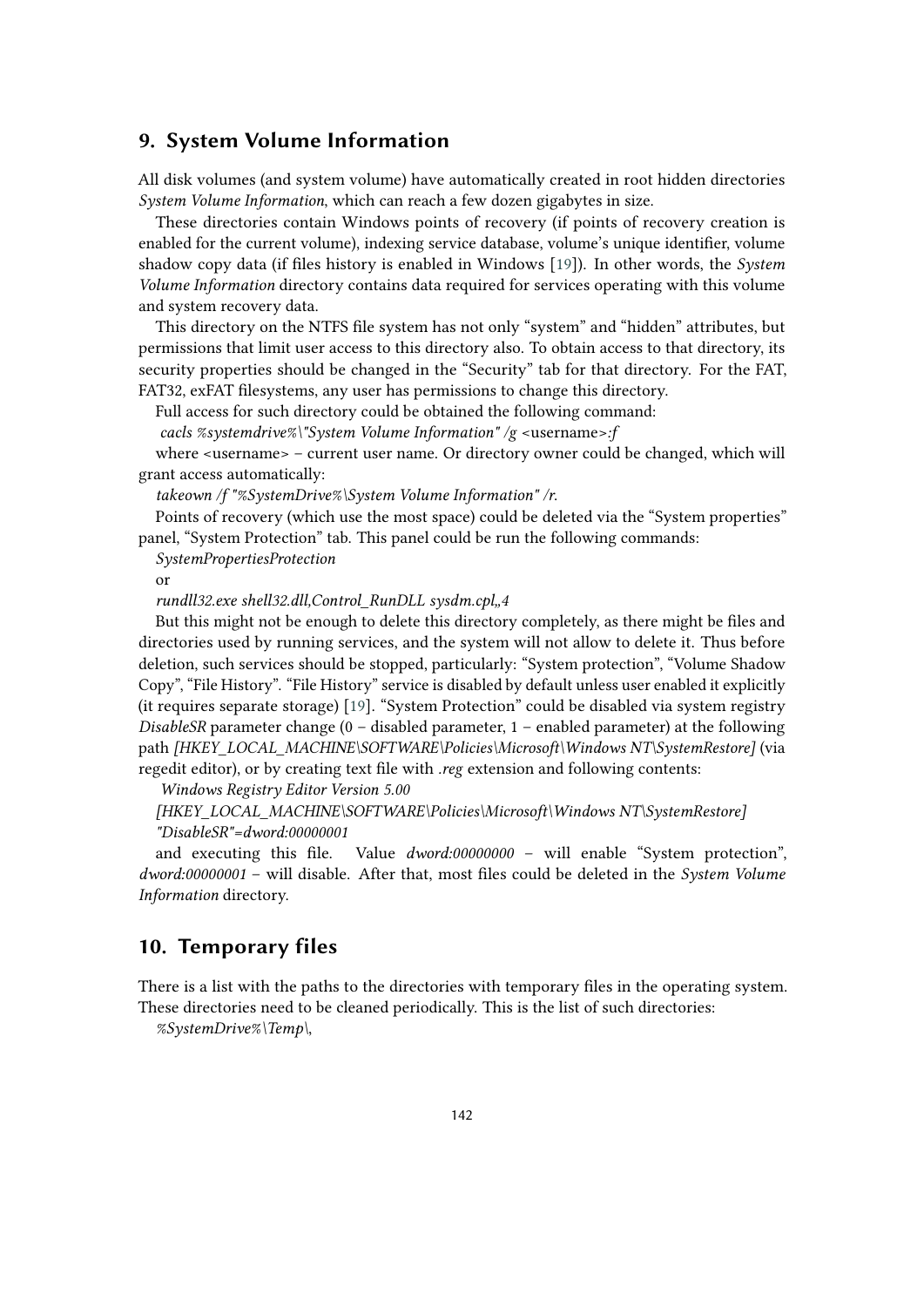*%SystemRoot%\Temp\*, *%SystemRoot%\System32\DriverStore\Temp\*, *%SystemDrive%\Users\*<user>*\AppData\Local\Temp\*, where <user> is the user account name.

# **11. Comparison of software products for the system partition cleaning**

It is possible to use third-party software products for the system partition cleaning. There are a sufficient number of them, both, commercial and free. We most often used the following software products in the research process: Patch Cleaner [\[7\]](#page-9-6), Driver Store Explorer [\[18\]](#page-10-3), DISM++ [\[20\]](#page-10-5), Wise Disk Cleaner [\[21\]](#page-10-6). Their main purpose is somewhat different from each other, but they contain tools for cleaning. In terms of functionality, their capabilities overlap, but some functions are better implemented in some, worse in others. The short comparison of software on the possibility of interaction with file objects, which were considered in this paper, represented in the table [1.](#page-8-0)

#### **Table 1**

<span id="page-8-0"></span>Comparison of system partition cleaning and optimization software ("-" – no such function, "satisfactorily" – insignificant cleaning, "good" – significant cleaning,"excellent" - almost complete cleaning)

| Object                 |      | Patch Cleaner Driver Store Explorer | $DISM++$       | Wise Disk Cleaner |
|------------------------|------|-------------------------------------|----------------|-------------------|
| Updates and fixes      |      | $\overline{\phantom{0}}$            | good           | excellent         |
| Installer              | good |                                     | satisfactorily | satisfactorily    |
| WinSxS                 |      | -                                   | excellent      | satisfactorily    |
| <b>Devices Drivers</b> |      | excellent                           | good           | -                 |
| <b>Temporary Files</b> |      | -                                   | excellent      | good              |

Wise Disk Cleaner and DISM++ are most versatile tools, but in practice situations it is necessary to clean system partition space using the first software product and then use the second for a more complete cleaning. Patch Cleaner and Driver Store Explorer – highly specialized tools for thoroughly cleaning the Installer directory and driver repository, respectively.

#### **12. Conclusions**

Non complete list of the operating system paths and directories, clearing which makes possible to save a lot of space on the system partition is represented in this research. But these directories occupy the largest repositories on the system partition.The file structure of the system partition is analyzed. The list of commands that can be used to write batch files, scripts, registry files, is the result of this analysis. It is shown that it is possible to automate the process of cleaning system partitions.

During the cleaning system partitions process, users may miss the errors, thereby affecting the operating system and its file structure. In such cases, users should use the system utility SFC. For example, to write in the command line: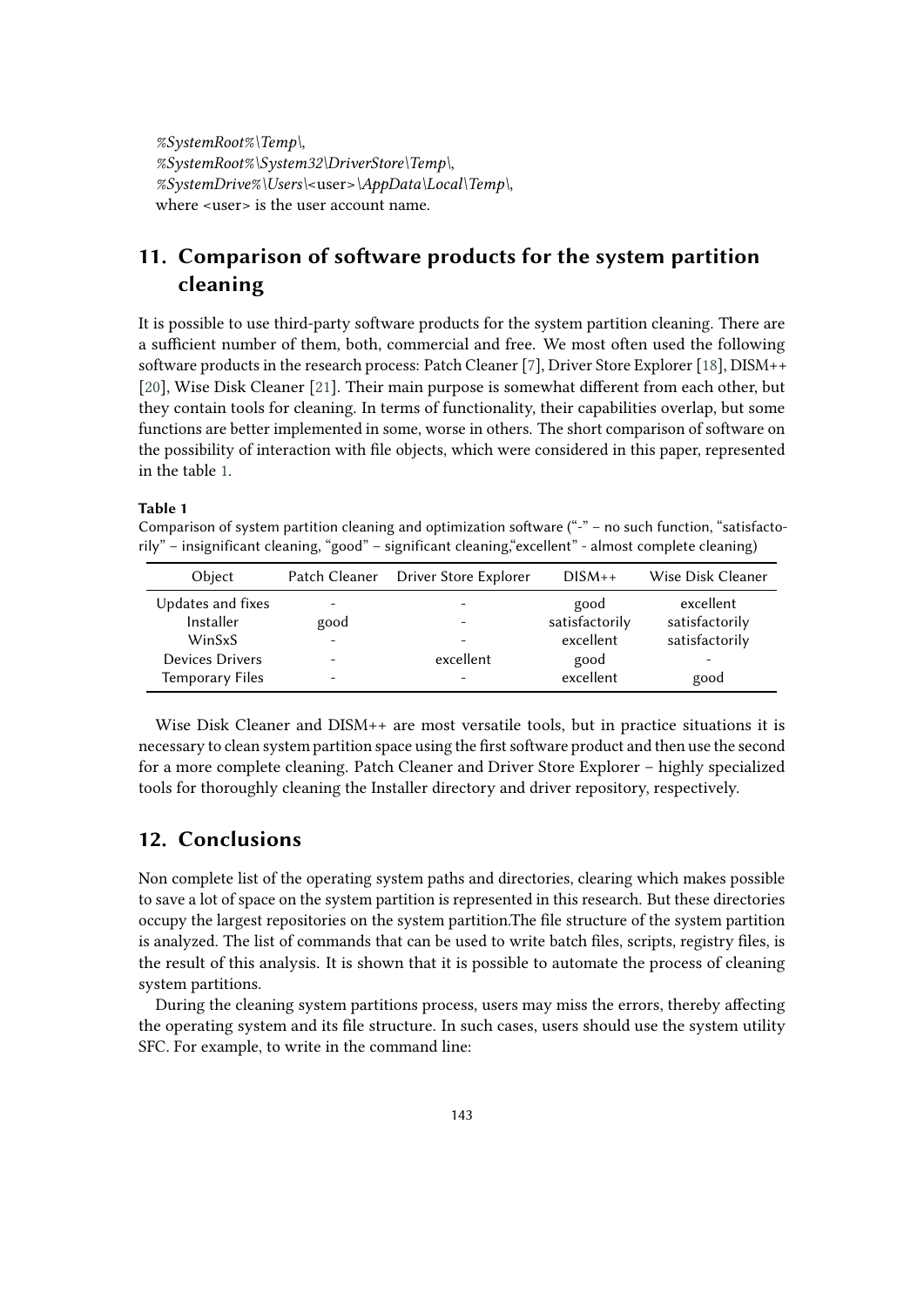#### *sfc /scannow*,

It allows the user to check all protected system files and replace crashed files with their cached copies located in a compressed directory *%WinDir%\System32\dllcache* [\[22\]](#page-10-7). The system partition cleansing is not the only way to free the space. Moving the "heavy" directories to another (non-system) partition using hard links (*mklink*) [\[23\]](#page-10-8) or moving the directories with users profiles during the operating system installation and exploitation are the other solutions to this problem [\[24,](#page-10-9) [25\]](#page-10-10).

### **References**

- <span id="page-9-0"></span>[1] V. V. Bulatetsky, L. V. Bulatetska, G. S. Prutz, Methods and tools for clearing the space of the system partition of microsoft windows 10, Computer-integrated technologies: education, science, production (2018) 85–59. URL: [http://cit-journal.com.ua/index.php/cit/issue/view/](http://cit-journal.com.ua/index.php/cit/issue/view/13) [13.](http://cit-journal.com.ua/index.php/cit/issue/view/13)
- <span id="page-9-1"></span>[2] S. Bondarenko, Zachem nuzhny obnovleniya Windows i programm?, 2019. URL: [http:](http://it-uroki.ru/category/uroki/bezopasnost) [//it-uroki.ru/category/uroki/bezopasnost.](http://it-uroki.ru/category/uroki/bezopasnost)
- <span id="page-9-2"></span>[3] Kuda skachivayutsya i gde khranyatsya obnovleniya windows 10?, 2021. URL: [https:](https://windows10i.ru/obnovleniya/gde-hranyatsya.html) [//windows10i.ru/obnovleniya/gde-hranyatsya.html.](https://windows10i.ru/obnovleniya/gde-hranyatsya.html)
- <span id="page-9-3"></span>[4] Mozhno li udalit papku Windows\Installer i fayly iz neyo, 2019. URL: [https://remontka.](https://remontka.pro/windows-installer-folder-delete/) [pro/windows-installer-folder-delete/.](https://remontka.pro/windows-installer-folder-delete/)
- <span id="page-9-4"></span>[5] Kak ochistit' papku Installer v Windows, 2016. URL: [https://windowstips.ru/](https://windowstips.ru/kak-ochistit-papku-installer-v-windows) [kak-ochistit-papku-installer-v-windows.](https://windowstips.ru/kak-ochistit-papku-installer-v-windows)
- <span id="page-9-5"></span>[6] Ochistka mesta na RDS ferme (Installer, ServiceProfiles, WinSxS), 2019. URL: [http:](http://pyatilistnik.org/cleaning-rds-farm-space/) [//pyatilistnik.org/cleaning-rds-farm-space/.](http://pyatilistnik.org/cleaning-rds-farm-space/)
- <span id="page-9-6"></span>[7] 4 Ways to Safely Delete Unused MSI and MSP Files from Windows Installer Folder, 2020. URL: [https://www.raymond.cc/blog/](https://www.raymond.cc/blog/safely-delete-unused-msi-and-mst-files-from-windows-installer-folder/) [safely-delete-unused-msi-and-mst-files-from-windows-installer-folder/.](https://www.raymond.cc/blog/safely-delete-unused-msi-and-mst-files-from-windows-installer-folder/)
- <span id="page-9-7"></span>[8] Downloaded installations chto za papka, 2019. URL: [https://kztarif.ru/kompjutery/](https://kztarif.ru/kompjutery/downloaded-installations-chto-za-papka) [downloaded-installations-chto-za-papka.](https://kztarif.ru/kompjutery/downloaded-installations-chto-za-papka)
- <span id="page-9-8"></span>[9] Ochistka papki WinSxS v Windows 10, 8 i Windows 7, 2019. URL: [https://remontka.pro/](https://remontka.pro/winsxs-windows/) [winsxs-windows/.](https://remontka.pro/winsxs-windows/)
- <span id="page-9-9"></span>[10] DISM - Deployment Image Servicing and Management, 2019. URL: [https://sites.google.](https://sites.google.com/site/raminaliyevit/veb-kasty/mswindows7/dism) [com/site/raminaliyevit/veb-kasty/mswindows7/dism.](https://sites.google.com/site/raminaliyevit/veb-kasty/mswindows7/dism)
- <span id="page-9-10"></span>[11] I. McLean, O. Thomas, MCTS Self-Paced Training Kit (Exam 70-680): Configuring Windows 7, Microsoft Press, Redmond, Washington A Division of Microsoft Corporation One Microsoft Way, 2010.
- <span id="page-9-11"></span>[12] Kak gramotno umenshit razmer papki WinSxS v Windows 10, 8.1 i 8, 2020. URL: [https:](https://www.outsidethebox.ms/15272/) [//www.outsidethebox.ms/15272/.](https://www.outsidethebox.ms/15272/)
- <span id="page-9-12"></span>[13] Manage the component store, 2014. URL: [https://docs.microsoft.com/en-us/](https://docs.microsoft.com/en-us/previous-versions/windows/it-pro/windows-8.1-and-8/dn251569(v=win.10)?redirectedfrom=MSDN) [previous-versions/windows/it-pro/windows-8.1-and-8/dn251569\(v=win.10\)](https://docs.microsoft.com/en-us/previous-versions/windows/it-pro/windows-8.1-and-8/dn251569(v=win.10)?redirectedfrom=MSDN) [?redirectedfrom=MSDN.](https://docs.microsoft.com/en-us/previous-versions/windows/it-pro/windows-8.1-and-8/dn251569(v=win.10)?redirectedfrom=MSDN)
- <span id="page-9-13"></span>[14] DISM Image Management Command-Line Options, 2021. URL: [https:](https://docs.microsoft.com/en-us/windows-hardware/manufacture/desktop/dism-image-management-command-line-options-s14)